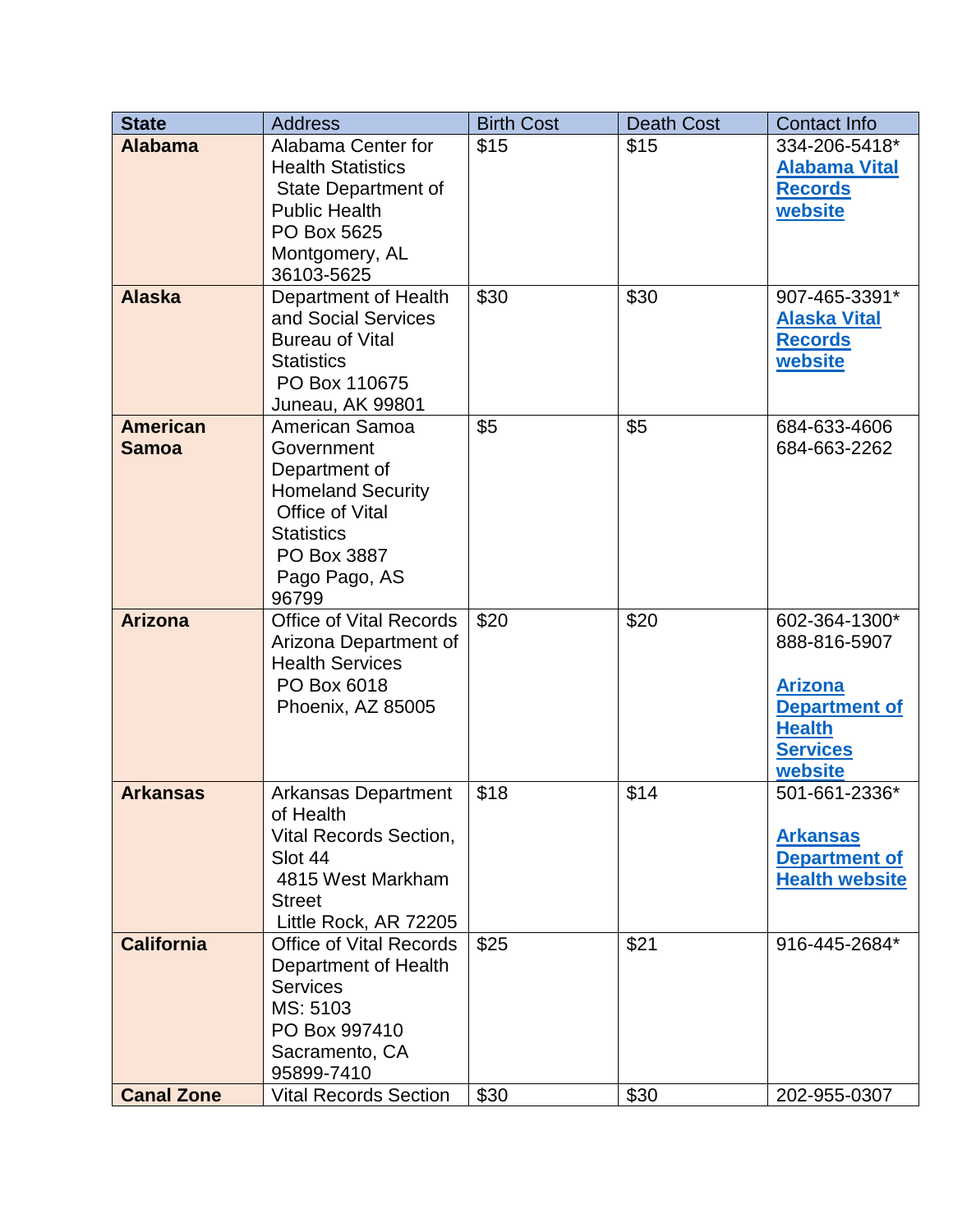|                                        | <b>Passport Services</b><br>US Department of                                              |                 |          |                                            |
|----------------------------------------|-------------------------------------------------------------------------------------------|-----------------|----------|--------------------------------------------|
|                                        | <b>State</b>                                                                              |                 |          |                                            |
|                                        | 1111 19 <sup>th</sup> Street NW,                                                          |                 |          |                                            |
|                                        | Suite 510                                                                                 |                 |          |                                            |
|                                        | Washington, DC<br>20522-1705                                                              |                 |          |                                            |
| <b>Colorado</b>                        | <b>Vital Records Section</b>                                                              | \$17.75         | \$20     | 303-692-2200*                              |
|                                        | <b>Colorado Department</b>                                                                |                 |          |                                            |
|                                        | of Public Health                                                                          |                 |          | <b>Colorado</b>                            |
|                                        | and Environment                                                                           |                 |          | <b>Department of</b>                       |
|                                        | 4300 Cherry Creek<br><b>Drive South</b>                                                   |                 |          | <b>Public Health</b>                       |
|                                        | HSVRD-VS-A1                                                                               |                 |          | and<br><b>Environment</b>                  |
|                                        | Denver, CO 80246-                                                                         |                 |          | website                                    |
|                                        | 1530                                                                                      |                 |          |                                            |
| <b>Connecticut</b>                     | <b>State-Issued Certified</b>                                                             | \$30 (issued by | \$20     | 860-509-7897                               |
|                                        | Certificates                                                                              | state)          |          |                                            |
|                                        | Department of Public<br>Health                                                            | \$20 (issued by |          | <b>Connecticut</b><br><b>Department of</b> |
|                                        | 410 Capitol Avenue,                                                                       | city/town)      |          | <b>Public Health</b>                       |
|                                        | <b>MS#11 VRS</b>                                                                          |                 |          | website                                    |
|                                        | Hartford, CT 06134                                                                        |                 |          |                                            |
| <b>Delaware</b>                        | Office of Vital                                                                           | $$25***$        | $$25***$ | 302-744-4549                               |
|                                        | <b>Statistics</b><br>Division of Public                                                   |                 |          | <b>Delaware</b>                            |
|                                        | Health                                                                                    |                 |          | <b>Office of Vital</b>                     |
|                                        | 417 Federal Street                                                                        |                 |          | <b>Statistics</b>                          |
|                                        | Dover, DE 19901                                                                           |                 |          | website                                    |
| <b>District of</b>                     | <b>Vital Records Division</b>                                                             | \$23            | \$18     | 202-671-5000*                              |
| Columbia (DC)                          | 899 North Capitol                                                                         |                 |          |                                            |
|                                        | <b>Street NE, First Floor</b><br>Washington, DC                                           |                 |          | <b>District of</b><br><b>Columbia</b>      |
|                                        | 20002                                                                                     |                 |          | <b>Department of</b>                       |
|                                        |                                                                                           |                 |          | <b>Health website</b>                      |
| <b>Florida</b>                         | Department of Health                                                                      | \$9             | \$5      | 904-359-6900*                              |
|                                        | <b>Bureau of Vital</b>                                                                    |                 |          |                                            |
|                                        | <b>Statistics</b><br><b>PO Box 210</b>                                                    |                 |          | <b>Florida</b><br><b>Department of</b>     |
|                                        | 1217 Pearl Street (Zip                                                                    |                 |          | <b>Health, Vital</b>                       |
|                                        | 32202)                                                                                    |                 |          | <b>Records</b>                             |
|                                        | Jacksonville, FL                                                                          |                 |          | website                                    |
|                                        | 32231-0042                                                                                |                 |          |                                            |
| <b>Foreign and</b><br><b>High Seas</b> | For information on births, death, etc.,<br>in foreign countries or on the high seas, see: |                 |          |                                            |
| <b>Events</b>                          | http://www.cdc.gov/nchs/w2w/foreign.htm                                                   |                 |          |                                            |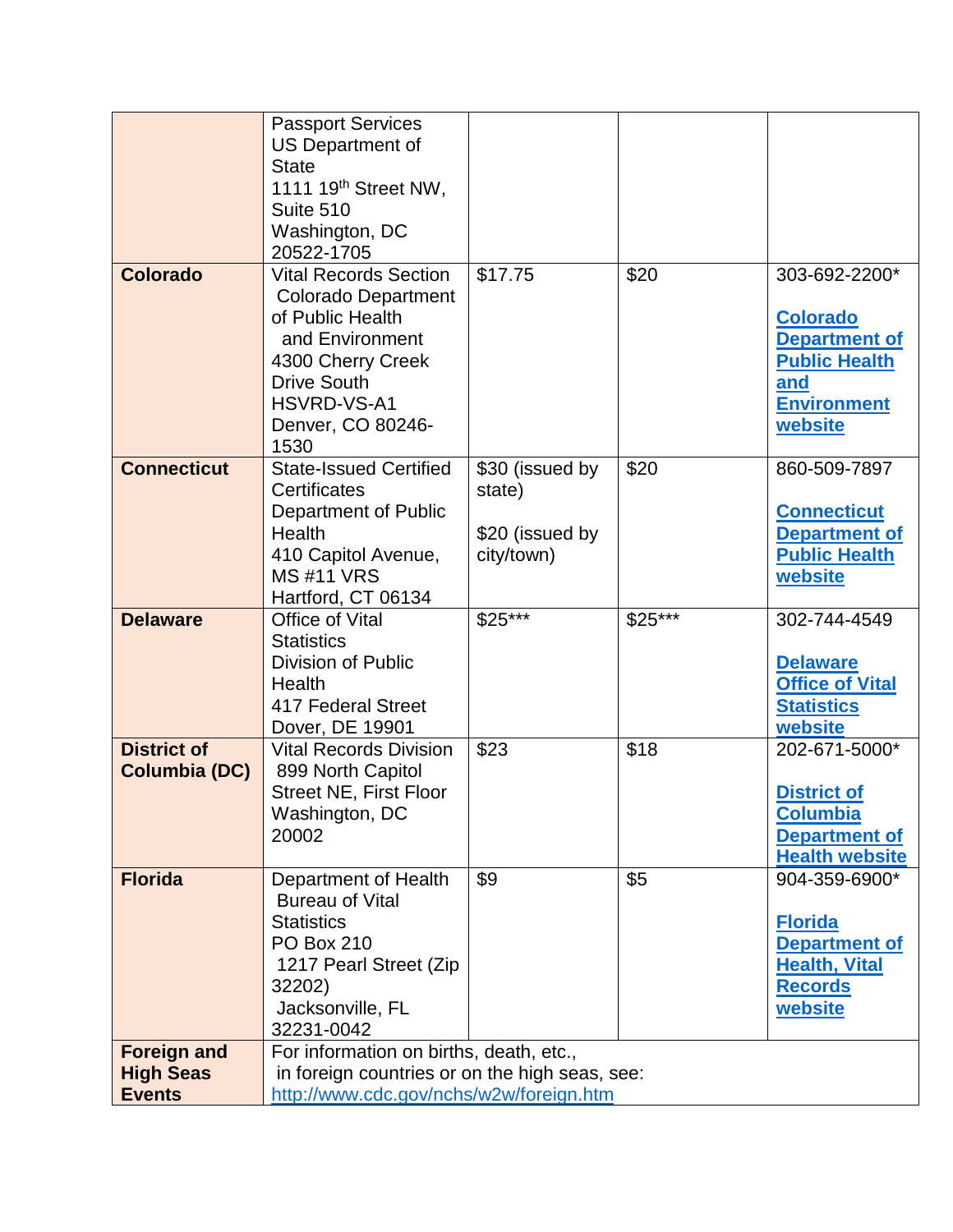| Georgia         | Georgia Department                              | \$25            | \$25            | 404-679-4702*                         |
|-----------------|-------------------------------------------------|-----------------|-----------------|---------------------------------------|
|                 | of Public Health                                |                 |                 |                                       |
|                 | <b>Vital Records</b>                            |                 |                 | <b>Georgia</b>                        |
|                 | 2600 Skyland Drive,                             |                 |                 | <b>Department of</b>                  |
|                 | <b>NE</b>                                       |                 |                 | <b>Public Health</b>                  |
|                 | Atlanta, GA 30319-<br>3640                      |                 |                 | websitev                              |
| Guam            | Money order (personal                           | \$5             | \$5             | 671-735-7292                          |
|                 | checks not accepted)                            |                 |                 |                                       |
|                 | to:                                             |                 |                 |                                       |
|                 | <b>Treasurer of Guam</b>                        |                 |                 |                                       |
|                 | Office of Vital                                 |                 |                 |                                       |
|                 | <b>Statistics</b>                               |                 |                 |                                       |
|                 | 123 Chalan Kareta                               |                 |                 |                                       |
|                 | Mangilao, Guam                                  |                 |                 |                                       |
|                 | 96913                                           |                 |                 |                                       |
| <b>Hawaii</b>   | <b>State Department of</b>                      | \$10            | \$10            | 808-586-4533*                         |
|                 | <b>Health</b><br><b>Office of Health Status</b> |                 |                 |                                       |
|                 | Monitoring                                      |                 |                 | <b>Hawaii</b><br><b>Department of</b> |
|                 | <b>Vital Records Section</b>                    |                 |                 | <b>Health Vital</b>                   |
|                 | PO Box 3378                                     |                 |                 | <b>Records</b>                        |
|                 | Honolulu, HI 96801-                             |                 |                 | website                               |
|                 | 9984                                            |                 |                 |                                       |
| <b>Idaho</b>    | <b>Vital Records Unit</b>                       | \$16 (computer- | \$16 (computer- | 208-334-5988*                         |
|                 | <b>Bureau of Vital</b>                          | generated)      | generated)      |                                       |
|                 | Records and                                     |                 |                 |                                       |
|                 | <b>Health Statistics</b>                        | $$21$ (photo    | \$21 (photo     |                                       |
|                 | PO Box 83720                                    | static copy)    | static copy)    |                                       |
| <b>Illinois</b> | Boise, ID 83720-0036<br>Division of Vital       | \$15            | \$19            | 217-782-6553*                         |
|                 | Records                                         |                 |                 |                                       |
|                 | Illinois Department of                          |                 |                 | <b>Illinois</b>                       |
|                 | <b>Public Health</b>                            |                 |                 | <b>Department of</b>                  |
|                 | 925 E Ridgely                                   |                 |                 | <b>Public Health</b>                  |
|                 | Avenue                                          |                 |                 | website                               |
|                 | Springfield, IL 62702-                          |                 |                 |                                       |
|                 | 5097                                            |                 |                 |                                       |
| <b>Indiana</b>  | <b>Vital Records</b>                            | \$10            | \$8             | 317-233-2700                          |
|                 | <b>Indiana State</b>                            |                 |                 |                                       |
|                 | Department of Health                            |                 |                 | <b>Indiana State</b>                  |
|                 | PO Box 7125                                     |                 |                 | <b>Department of</b>                  |
|                 | Indianapolis, IN<br>46206-7125                  |                 |                 | <b>Health</b><br>websitev             |
| <b>lowa</b>     | Iowa Department of                              | \$15            | \$15            | 515-281-4944*                         |
|                 | <b>Public Health</b>                            |                 |                 |                                       |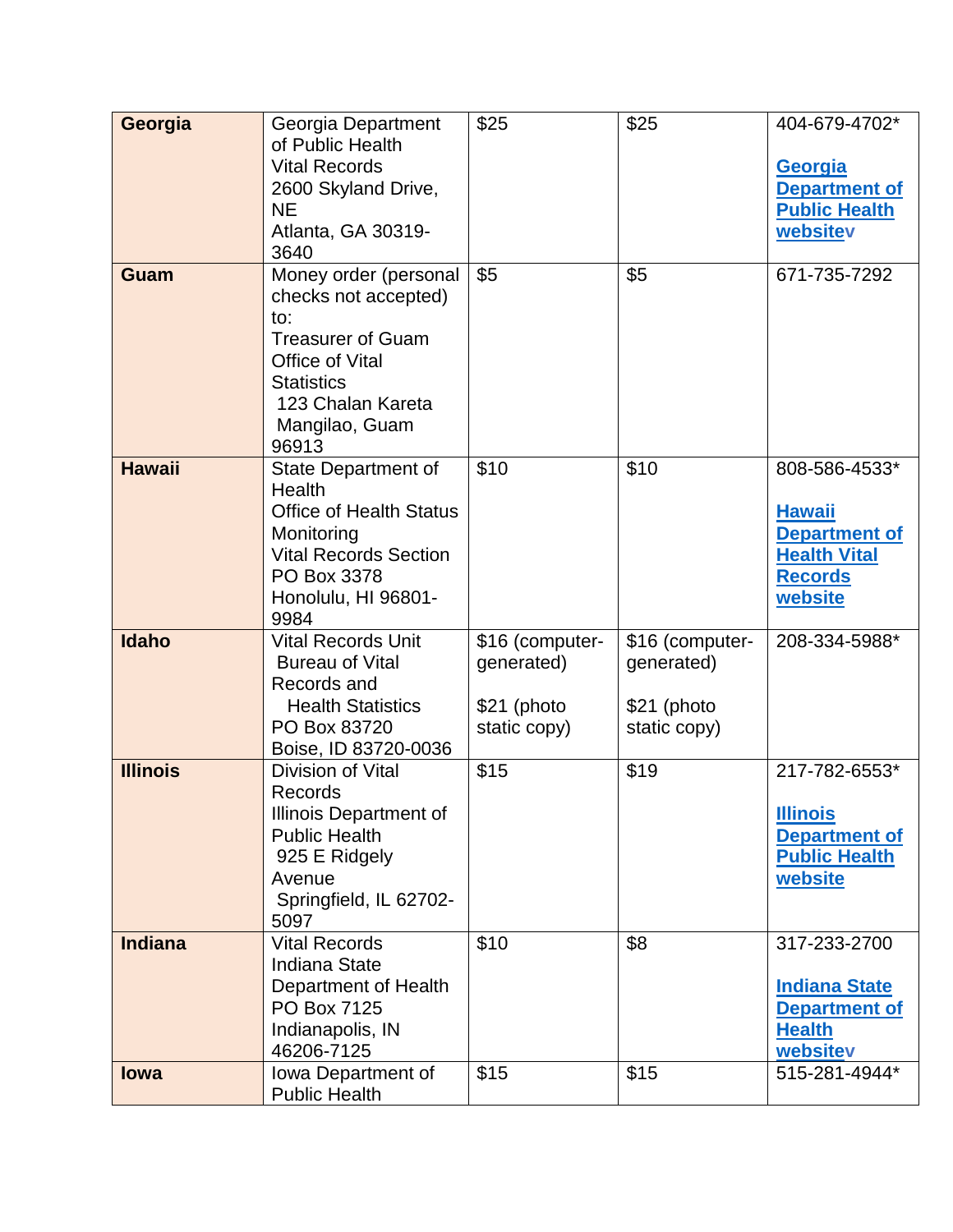|                 | <b>Bureau of Vital</b><br>Records<br><b>Lucas Office Building</b><br>321 East 12th Street<br>Des Moines, IA                                                                                         |                                     |                                     | <u>lowa</u><br><b>Department of</b><br><b>Public Health</b><br>website                                                                                       |
|-----------------|-----------------------------------------------------------------------------------------------------------------------------------------------------------------------------------------------------|-------------------------------------|-------------------------------------|--------------------------------------------------------------------------------------------------------------------------------------------------------------|
| <b>Kansas</b>   | 50319-0075<br>Office of Vital                                                                                                                                                                       | \$15                                | \$15                                | 785-296-1400*                                                                                                                                                |
|                 | <b>Statistics</b><br><b>Curtis State Office</b><br><b>Building</b><br>1000 SW Jackson<br>Street, Suite 120<br>Topeka, KS 66612-<br>2221                                                             |                                     |                                     | <b>KDHE Office of</b><br><b>Vital Statistics</b><br>website                                                                                                  |
| <b>Kentucky</b> | Office of Vital<br><b>Statistics</b><br><b>Department for Public</b><br><b>Health</b><br><b>Cabinet for Health</b><br>and Family Services<br>275 East Main Street,<br>$1E-A$<br>Frankfort, KY 40621 | \$10                                | \$6                                 | 502-564-4212<br><b>Kentucky</b><br><b>Department for</b><br><b>Public Health,</b><br><b>Vital Records,</b><br>and Genealogy<br><b>Information</b><br>website |
| Louisiana       | <b>Office of Public Health</b><br><b>Vital Records Registry</b><br>PO Box 60630<br>New Orleans, LA<br>70160                                                                                         | \$9/short form<br>\$15/long form    | \$7                                 | 504-219-4500<br>Louisiana<br><b>Center of State</b><br><b>Registrar and</b><br><b>Vital Records</b><br>website                                               |
| <b>Maine</b>    | <b>Maine Center for</b><br>Disease Control and<br>Prevention<br>#11 State House<br><b>Station</b><br>220 Capitol Street<br>Augusta, ME 04333-<br>0011                                               | \$15/certified<br>\$10/noncertified | \$15/certified<br>\$10/noncertified | 207-287-3181*<br>Toll free: 888-<br>664-9491*<br><b>State of Maine</b><br>website                                                                            |
| <b>Maryland</b> | Division of Vital<br><b>Records</b><br>Department of Health<br>and Mental Hygiene<br>6550 Reistertown<br>Road<br>PO Box 68760                                                                       | \$24                                | \$24                                | 410-764-3038*<br><b>Maryland Vital</b><br><b>Statistics</b><br><b>Administration</b><br>website                                                              |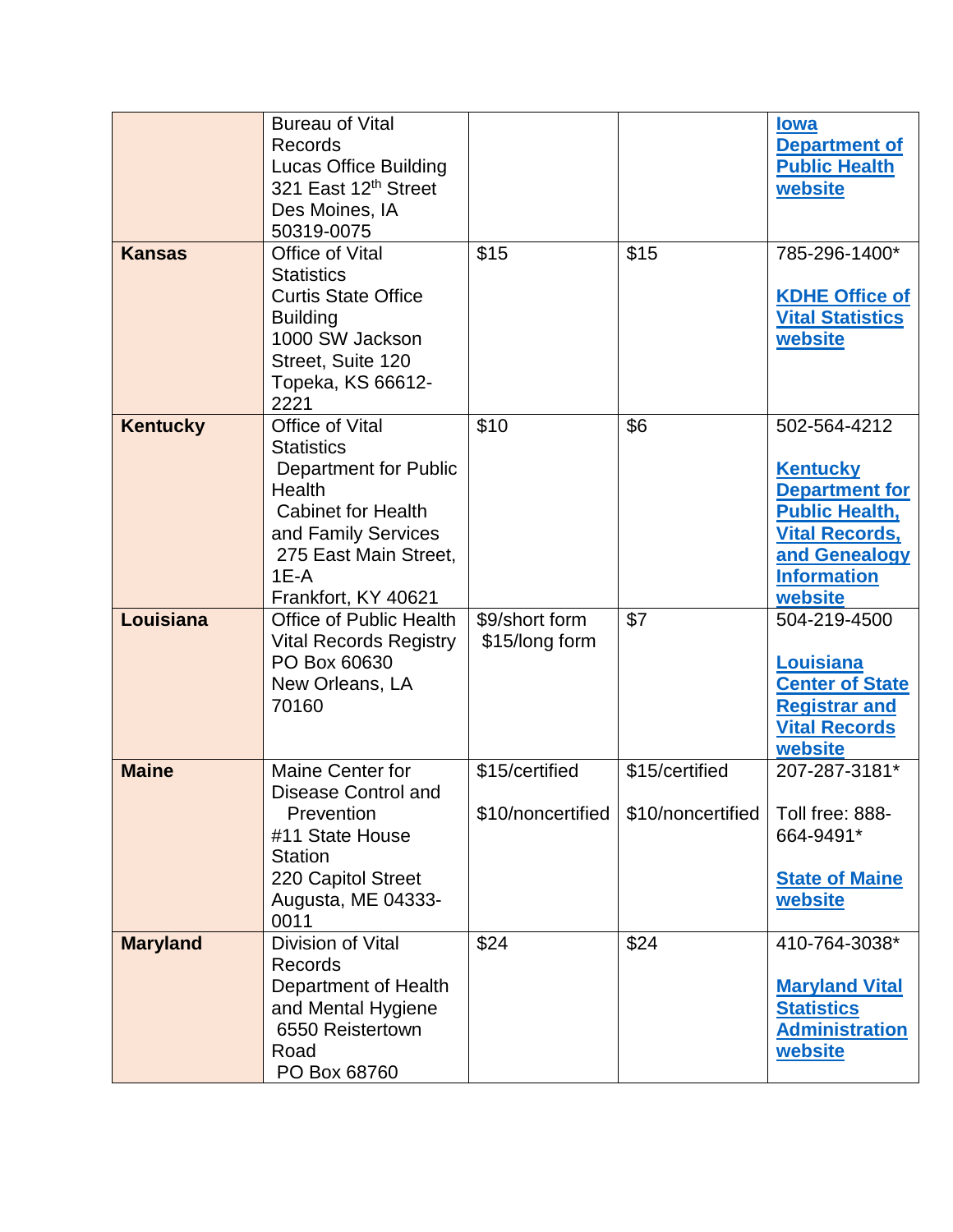|                      | Baltimore, MD 21215-<br>0036                                                                                                                                                               |                                                                 |                                                                 |                                                                                                                                                                   |
|----------------------|--------------------------------------------------------------------------------------------------------------------------------------------------------------------------------------------|-----------------------------------------------------------------|-----------------------------------------------------------------|-------------------------------------------------------------------------------------------------------------------------------------------------------------------|
| <b>Massachusetts</b> | <b>Registry of Vital</b><br><b>Records and Statistics</b><br>150 Mount Vernon<br>Street, 1 <sup>st</sup> Floor<br>Dorchester, MA<br>02125-3105                                             | \$34                                                            | \$34                                                            | 617-740-2600*<br><b>Massachusetts</b><br><b>Department of</b><br><b>Public Health,</b><br><b>Registry of</b><br><b>Vital Records</b><br>and Statistics<br>website |
| <b>Michigan</b>      | <b>Vital Records Request</b><br>PO Box 30721<br>Lansing, MI 48909                                                                                                                          | \$20/in-person<br>\$32/mail-in<br><b>State Archives:</b><br>\$3 | \$20/in-person<br>\$32/mail-in<br><b>State Archives:</b><br>\$3 | 517-335-8656*<br><b>Michigan</b><br><b>Department of</b><br><b>Community</b><br><b>Health website</b>                                                             |
| <b>Minnesota</b>     | Minnesota<br>Department of Health<br>Central Cashiering -<br><b>Vital Records</b><br>PO Box 64499<br>St Paul, MN 55164                                                                     | \$15                                                            | \$15                                                            | 651-201-5980<br><b>Minnesota</b><br><b>Department of</b><br><b>Health website</b>                                                                                 |
| <b>Mississippi</b>   | <b>Vital Records</b><br>State Department of<br><b>Health</b><br>PO Box 1700<br>Jackson, MS 39215-<br>1700                                                                                  | \$15                                                            | \$15                                                            | 601-576-7981<br>601-576-7450*                                                                                                                                     |
| <b>Missouri</b>      | <b>Missouri Department</b><br>of Health and<br><b>Senior Services</b><br><b>Bureau of Vital</b><br><b>Records</b><br>930 Wildwood<br><b>PO Box 570</b><br>Jefferson City, MO<br>65102-0570 | \$15                                                            | \$13                                                            | 573-751-6387<br><b>Missouri</b><br><b>Department of</b><br><b>Health and</b><br><b>Senior</b><br><b>Services, Vital</b><br><b>Records</b><br>website              |
| <b>Montana</b>       | Office of Vital<br><b>Statistics</b><br>MT Department of<br><b>Public Health</b><br>and Human Services<br>111 N Sanders,<br>Room 6<br>PO Box 4210                                          | \$12                                                            | \$12                                                            | 406-444-2685<br><b>Montana</b><br><b>Department of</b><br><b>Public Health</b><br>and Human<br><b>Services</b><br>website                                         |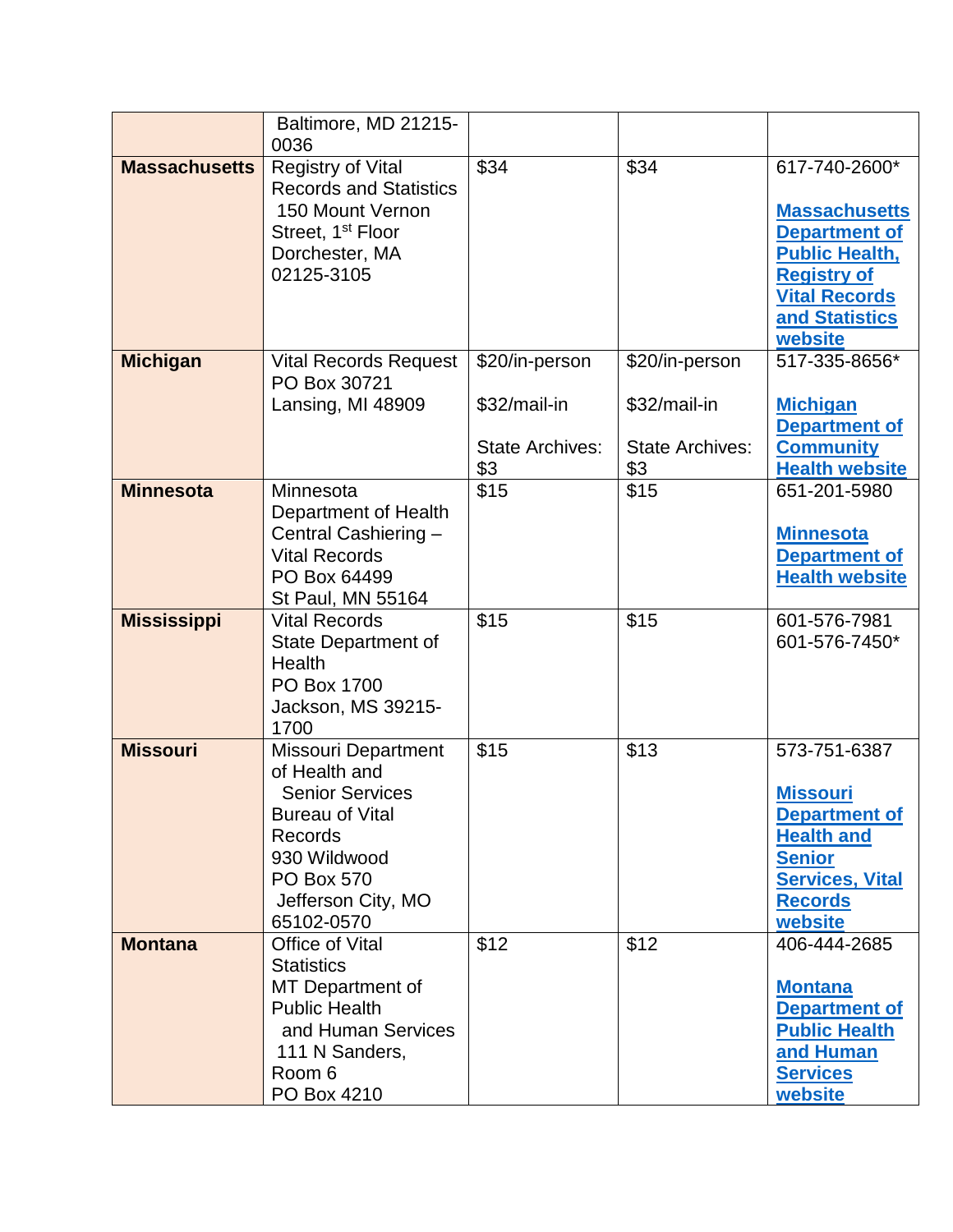|                                                 | Helena, MT 59604                                                                                                                         |      |      |                                                                                                                                                                     |
|-------------------------------------------------|------------------------------------------------------------------------------------------------------------------------------------------|------|------|---------------------------------------------------------------------------------------------------------------------------------------------------------------------|
| <b>Nebraska</b>                                 | Nebraska Vital<br><b>Records</b><br>PO Box 95065                                                                                         | \$12 | \$11 | 402-471-2871*<br><b>Nebraska</b>                                                                                                                                    |
|                                                 | Lincoln, NE 68509-<br>5065                                                                                                               |      |      | <b>Department of</b><br><b>Health and</b><br><b>Human</b><br><b>Services,</b><br><b>Office of Vital</b><br><b>Records</b><br>website                                |
| <b>Nevada</b>                                   | <b>Office of Vital Records</b><br>4150 Technology<br>Way, Suite 104<br>Carson City, NV<br>89706                                          | \$17 | \$16 | 775-684-4242*<br><b>Nevada State</b><br><b>Health</b><br><b>Division</b><br>website                                                                                 |
| <b>New</b><br><b>Hampshire</b>                  | Division of Vital<br><b>Records</b><br>Administration<br><b>Archives Building</b><br>71 South Fruit Street<br>Concord, NH 03301-<br>2410 | \$15 | \$15 | 603-271-4654*<br><b>New</b><br><b>Hampshire</b><br><b>Department of</b><br><b>State, Division</b><br>of Vital<br><b>Records</b><br><b>Administration</b><br>website |
| <b>New Jersey</b>                               | Please visit the <b>New</b><br><b>Jersey Vital</b><br><b>Statistics</b><br>website                                                       | \$25 | \$25 | 866-649-8726                                                                                                                                                        |
| <b>New Mexico</b>                               | <b>New Mexico Vital</b><br>Records<br>PO Box 25767<br>Albuquerque, NM<br>87125                                                           | \$15 | \$15 | 866-534-0051<br><b>New Mexico</b><br><b>Department of</b><br><b>Health website</b>                                                                                  |
| <b>New York City</b>                            | NYC Department of<br>Health<br><b>Office of Vital Records</b><br>125 Worth Street,<br><b>CN4, Room 133</b><br>New York, NY 10013         | \$15 | \$15 | <b>NYC</b><br><b>Department of</b><br><b>Health and</b><br><b>Mental</b><br><b>Hygiene</b><br>website                                                               |
| <b>New York</b><br><b>State (except</b><br>NYC) | <b>Certification Unit</b><br><b>Vital Records</b><br>Section/2 <sup>nd</sup> Floor<br>800 North Pearl Street                             | \$30 | \$30 | 855-322-1022*<br><b>New York</b><br><b>State</b>                                                                                                                    |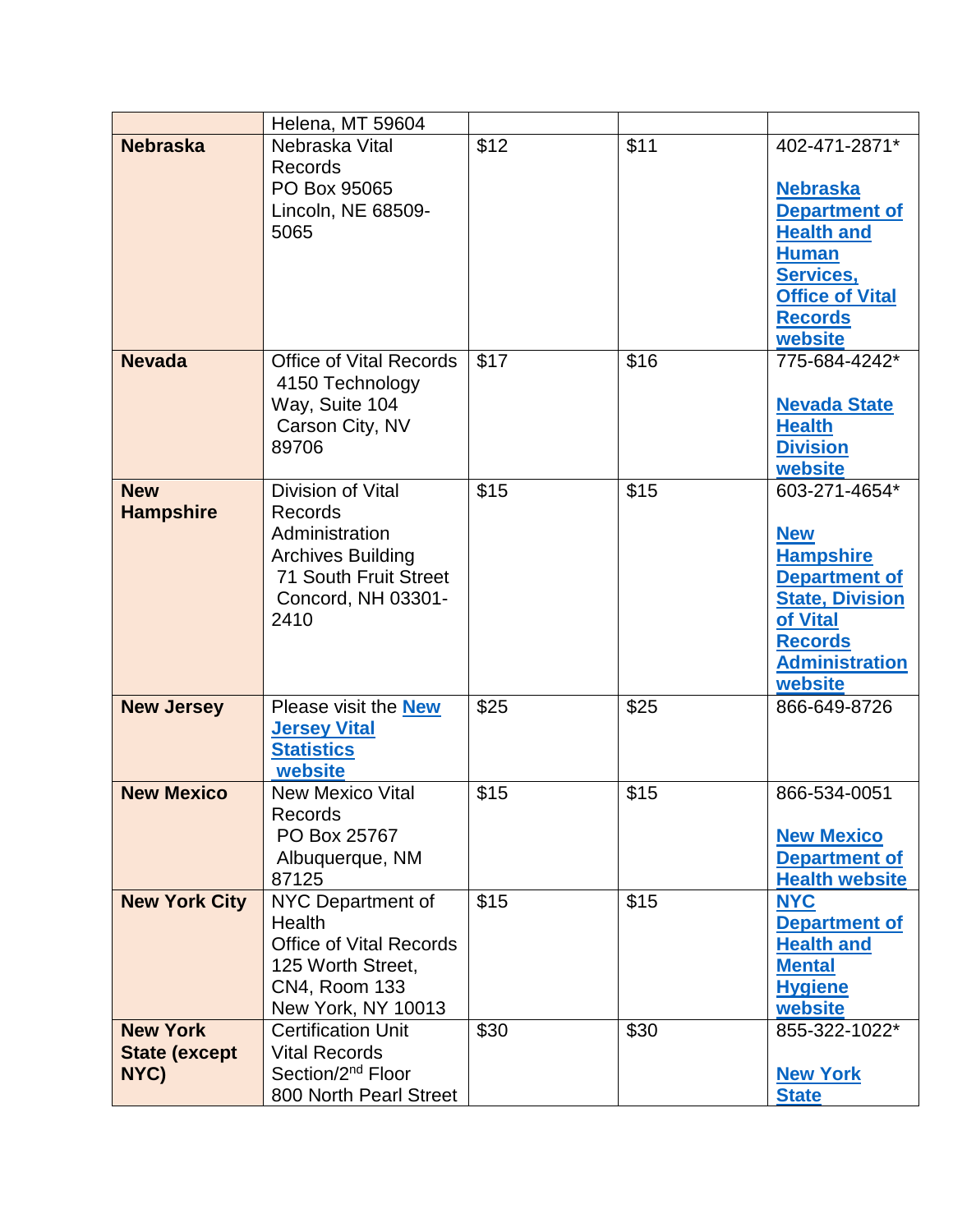|                       | Menands, NY 12204                             |                 |                 | <b>Department of</b>                         |
|-----------------------|-----------------------------------------------|-----------------|-----------------|----------------------------------------------|
|                       |                                               |                 |                 | <b>Health website</b>                        |
| <b>North Carolina</b> | <b>NC Vital Records</b><br>1903 Mail Service  | \$24            | \$24            | 919-733-3000                                 |
|                       | Center                                        |                 |                 | <b>North Carolina</b>                        |
|                       | Raleigh, NC 27699-                            |                 |                 | <b>Vital Records</b>                         |
|                       | 1903                                          |                 |                 | website                                      |
| <b>North Dakota</b>   | ND Department of                              | \$7             | \$5             | 701-328-2360*                                |
|                       | Health                                        |                 |                 |                                              |
|                       | Division of Vital                             |                 |                 | <b>North Dakota</b>                          |
|                       | <b>Records</b><br>600 East Boulevard          |                 |                 | <b>Department of</b><br><b>Health, Vital</b> |
|                       | Avenue Dept 301                               |                 |                 | <b>Records</b>                               |
|                       | Bismarck, ND 58505-                           |                 |                 | website                                      |
|                       | 0200                                          |                 |                 |                                              |
| <b>Northern</b>       | Commonwealth                                  | \$20            | \$15            | 670-236-8717                                 |
| <b>Mariana</b>        | Healthcare                                    |                 |                 | E-mail:                                      |
| <b>Islands</b>        | Corporation<br><b>Vital Statistics Office</b> |                 |                 | info@vs-<br>cnmi.org                         |
|                       | PO Box 500409                                 |                 |                 |                                              |
|                       | Saipan, MP 96950                              |                 |                 |                                              |
| <b>Ohio</b>           | <b>Vital Statistics</b>                       | \$21.50         | \$21.50         | 614-466-2531*                                |
|                       | Ohio Department of                            |                 |                 |                                              |
|                       | Health<br>PO Box 15098                        |                 |                 | <b>Ohio</b>                                  |
|                       | Columbus, OH                                  |                 |                 | <b>Department of</b><br><b>Health, Vital</b> |
|                       | 43215-0098                                    |                 |                 | <b>Records</b>                               |
|                       |                                               |                 |                 | website                                      |
| <b>Oklahoma</b>       | <b>Vital Records Service</b>                  | \$15            | \$15            | 405-271-4040*                                |
|                       | State Department of                           |                 |                 |                                              |
|                       | Health<br>1000 NE 10 <sup>th</sup> Street     |                 |                 | <b>Oklahoma</b><br><b>State</b>              |
|                       | Oklahoma City, OK                             |                 |                 | <b>Department of</b>                         |
|                       | 73117                                         |                 |                 | <b>Health website</b>                        |
| <b>Oregon</b>         | Vital Records-                                | Mail: \$25      | Mail: \$25      | 971673-1190*                                 |
|                       | <b>Certification Unit</b>                     | Internet/phone: | Internet/phone: |                                              |
|                       | PO Box 14050<br>Portland, OR 97293-           | \$44.95         | \$44.95         | <b>Oregon Health</b>                         |
|                       | 0050                                          |                 |                 | <b>Authority</b><br>website                  |
| Pennsylvania          | Division of Vital                             | \$20            | \$9             | 724-656-3100*                                |
|                       | <b>Records</b>                                |                 |                 |                                              |
|                       | Attn: Birth Unit (or                          |                 |                 | <b>Pennsylvania</b>                          |
|                       | Attn: Death Unit)                             |                 |                 | <b>Department of</b>                         |
|                       | 101 South Mercer<br>Street, Room 401          |                 |                 | <b>Health, Vital</b><br><b>Records</b>       |
|                       | PO Box 1528                                   |                 |                 | website                                      |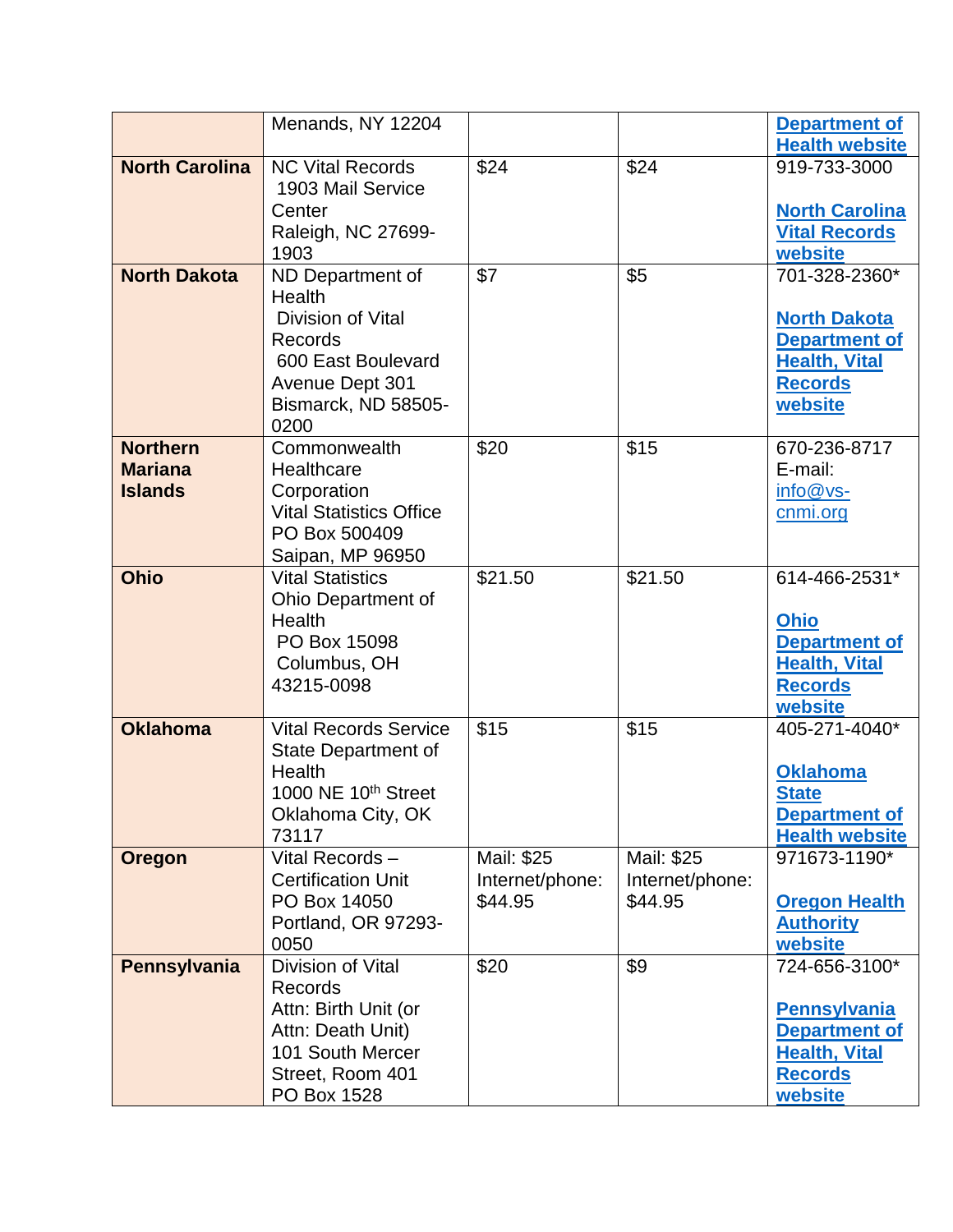|                       | New Castle, PA<br>16103                                                                                                                                            |                                  |      |                                                                                                                                         |
|-----------------------|--------------------------------------------------------------------------------------------------------------------------------------------------------------------|----------------------------------|------|-----------------------------------------------------------------------------------------------------------------------------------------|
| <b>Puerto Rico</b>    | Department of Health<br>Demographic Registry<br>PO Box 11854<br>Fernandez Juncos<br><b>Station</b><br>San Juan, PR 00910                                           | \$5                              | \$5  | 787-767-9120,<br>ext. 6131                                                                                                              |
| <b>Rhode Island</b>   | RI Department of<br><b>Health</b><br>Office of Vital<br>Records, Room 101<br>3 Capitol Hill<br>Providence, RI 02908-<br>5097                                       | \$20                             | \$20 | 401-222-2811*<br><b>Rhode Island</b><br><b>Department of</b><br><b>Health website</b>                                                   |
| <b>South Carolina</b> | <b>Office of Vital Records</b><br><b>SC DHEC</b><br>2600 Bull Street<br>Columbia, SC 29201                                                                         | \$12                             | \$12 | 803-898-3630<br><b>South Carolina</b><br><b>Department of</b><br><b>Health and</b><br><b>Environmental</b><br><b>Control</b><br>website |
| <b>South Dakota</b>   | <b>Vital Records</b><br><b>State Department of</b><br>Health<br>207 East Missouri<br>Avenue, Suite 1-A<br>Pierre, SD 57501                                         | \$15                             | \$15 | 605-773-4961*<br><b>South Dakota</b><br><b>Department of</b><br><b>Health website</b>                                                   |
| <b>Tennessee</b>      | <b>Tennessee Vital</b><br><b>Records</b><br>1 <sup>st</sup> Floor, Central<br><b>Services Building</b><br>421 5 <sup>th</sup> Avenue, North<br>Nashville, TN 37243 | \$8/short-form<br>\$15/long-form | \$7  | 615-741-1763<br><b>Tennessee</b><br><b>Department of</b><br><b>Health website</b>                                                       |
| <b>Texas</b>          | <b>Texas Vital Records</b><br><b>Department of State</b><br><b>Health Services</b><br>PO Box 12040<br>Austin, TX 78711-<br>2040                                    | \$22                             | \$20 | 512-776-7111*<br><b>Texas</b><br><b>Department of</b><br><b>State Health</b><br><b>Services</b><br>website                              |
| <b>Utah</b>           | <b>Office of Vital Records</b><br>and Statistics<br>Utah Department of<br>Health                                                                                   | \$20                             | \$18 | 801-538-6105*                                                                                                                           |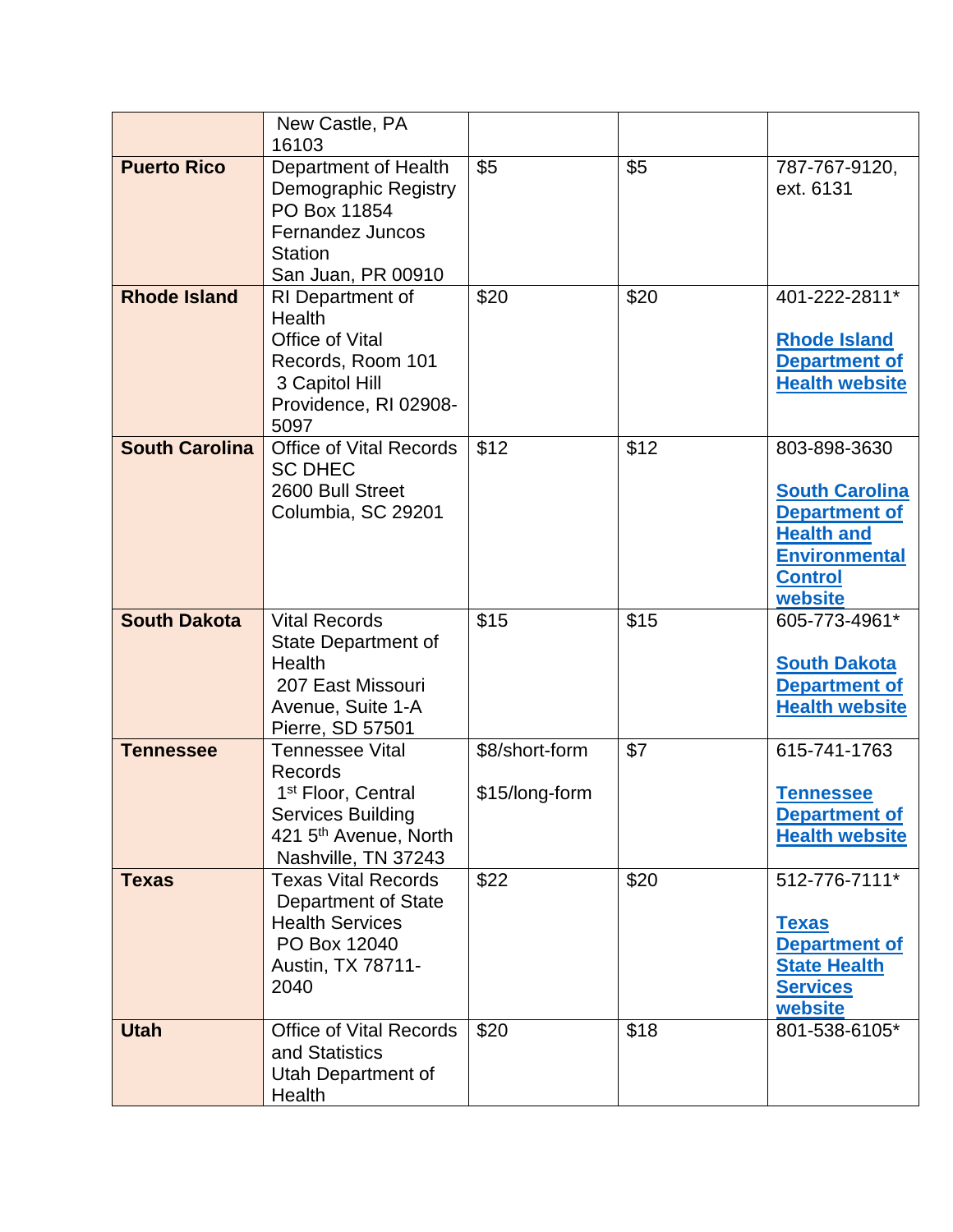| <b>Vermont</b>                                    | 288 North 1460 West<br>PO Box 141012<br>Salt Lake City, UT<br>84114-1012<br><b>Vermont Department</b><br>of Health<br><b>Vital Records Section</b><br>PO Box 70<br>108 Cherry Street<br>Burlington, VT 05402- | \$10                           | \$10                           | <b>Utah</b><br><b>Department of</b><br><b>Health website</b><br>802-863-7275*<br><b>Vermont</b><br><b>Department of</b><br><b>Health website</b> |
|---------------------------------------------------|---------------------------------------------------------------------------------------------------------------------------------------------------------------------------------------------------------------|--------------------------------|--------------------------------|--------------------------------------------------------------------------------------------------------------------------------------------------|
| <b>Virgin Islands</b><br>(St Croix)               | 0070<br>Department of Health<br><b>Vital Statistics</b><br><b>Charles Harwood</b><br><b>Memorial Hospital</b><br>St Croix, VI 00820                                                                           | \$12/in-person<br>\$15/mail-in | \$12/in-person<br>\$15/mail-in | 340-774-9000,<br>Ext 4685/4686                                                                                                                   |
| <b>Virgin Islands</b><br>(St Thomas &<br>St John) | Department of Health<br><b>Vital Statistics</b><br><b>Knud Hansen</b><br>Complex<br>St Thomas, VI 00802                                                                                                       | \$12/in-person<br>\$15/mail-in | \$12/in-person<br>\$15/mail-in | 340-774-9000,<br>Ext 4685/4686                                                                                                                   |
| <b>Virginia</b>                                   | Division of Vital<br><b>Records</b><br>PO Box 1000<br>Richmond, VA 23218-<br>1000                                                                                                                             | \$12                           | \$12                           | 804-662-6200*<br><b>Virginia</b><br><b>Department of</b><br><b>Health website</b>                                                                |
| Washington                                        | Department of Health<br><b>Center for Health</b><br><b>Statistics</b><br>PO Box 47814<br>Olympia, WA 98507-<br>9709                                                                                           | \$20                           | \$20                           | 360-236-4300<br><b>Washington</b><br><b>State</b><br><b>Department of</b><br><b>Health website</b>                                               |
| <b>West Virginia</b>                              | <b>Vital Registration</b><br>Office<br><b>Room 165</b><br>350 Capitol Street<br>Charleston, WV<br>25301-3701                                                                                                  | \$12                           | \$12                           | 304-558-2931<br><b>West Virginia</b><br><b>Department of</b><br><b>Health and</b><br><b>Human</b><br><b>Resources</b><br>websitev                |
| <b>Wisconsin</b>                                  | <b>WI Vital Records</b><br>Office<br>1 West Wilson Street<br>PO Box 309<br>Madison, WI 53701-<br>0309                                                                                                         | \$20                           | \$20                           | <b>Wisconsin</b><br><b>Vital Records</b><br><b>Services</b><br>website                                                                           |